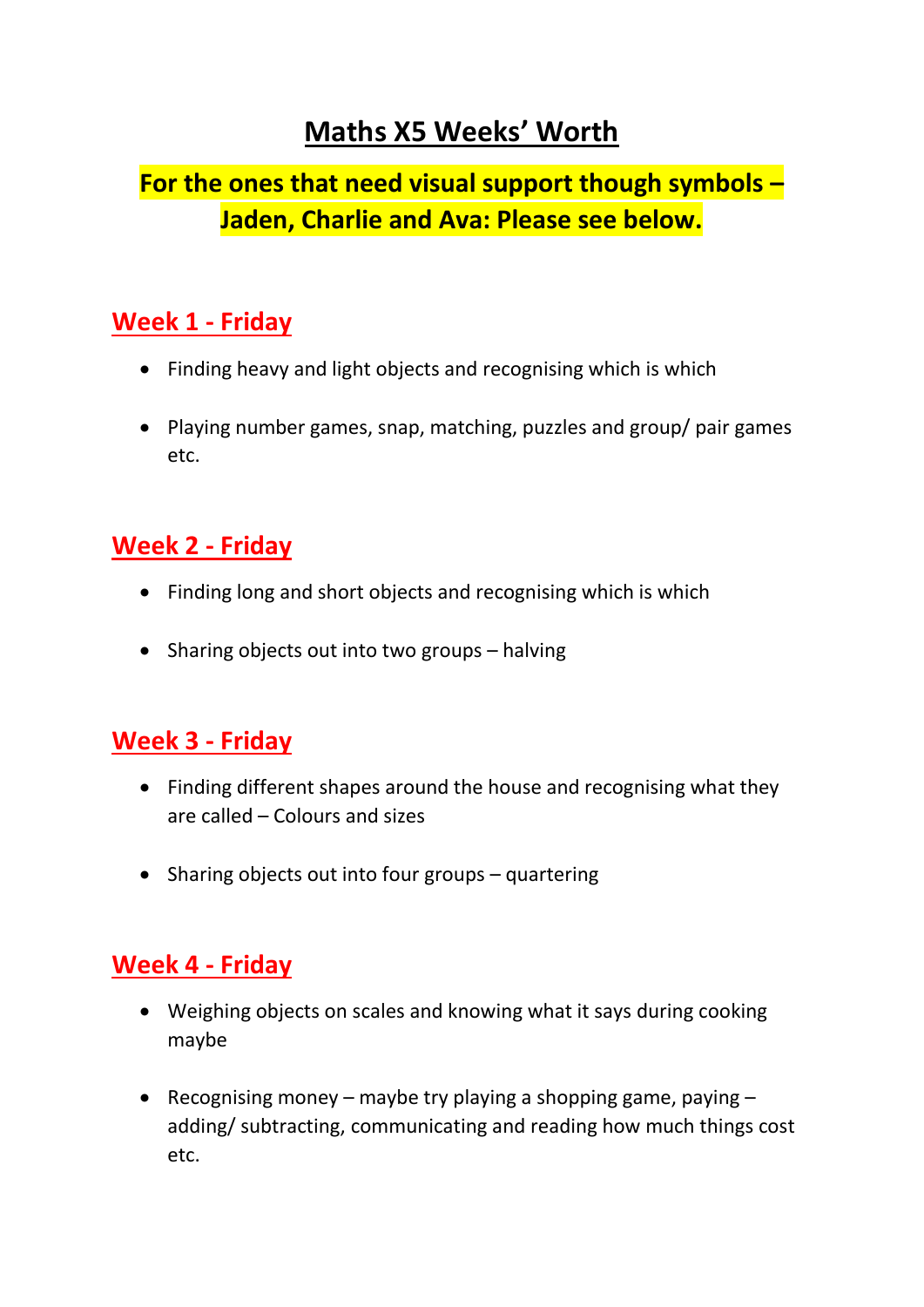### **Week 5 - Friday**

- Knowing numbers to 30 and putting them in the right order **For Jaden and Charlie just to 10 and Ava to 20.**
- Creating repeating patterns and knowing what comes next please see examples below to explain visually what I mean:



**You can do repeating patterns through colours, shapes, number and objects.**

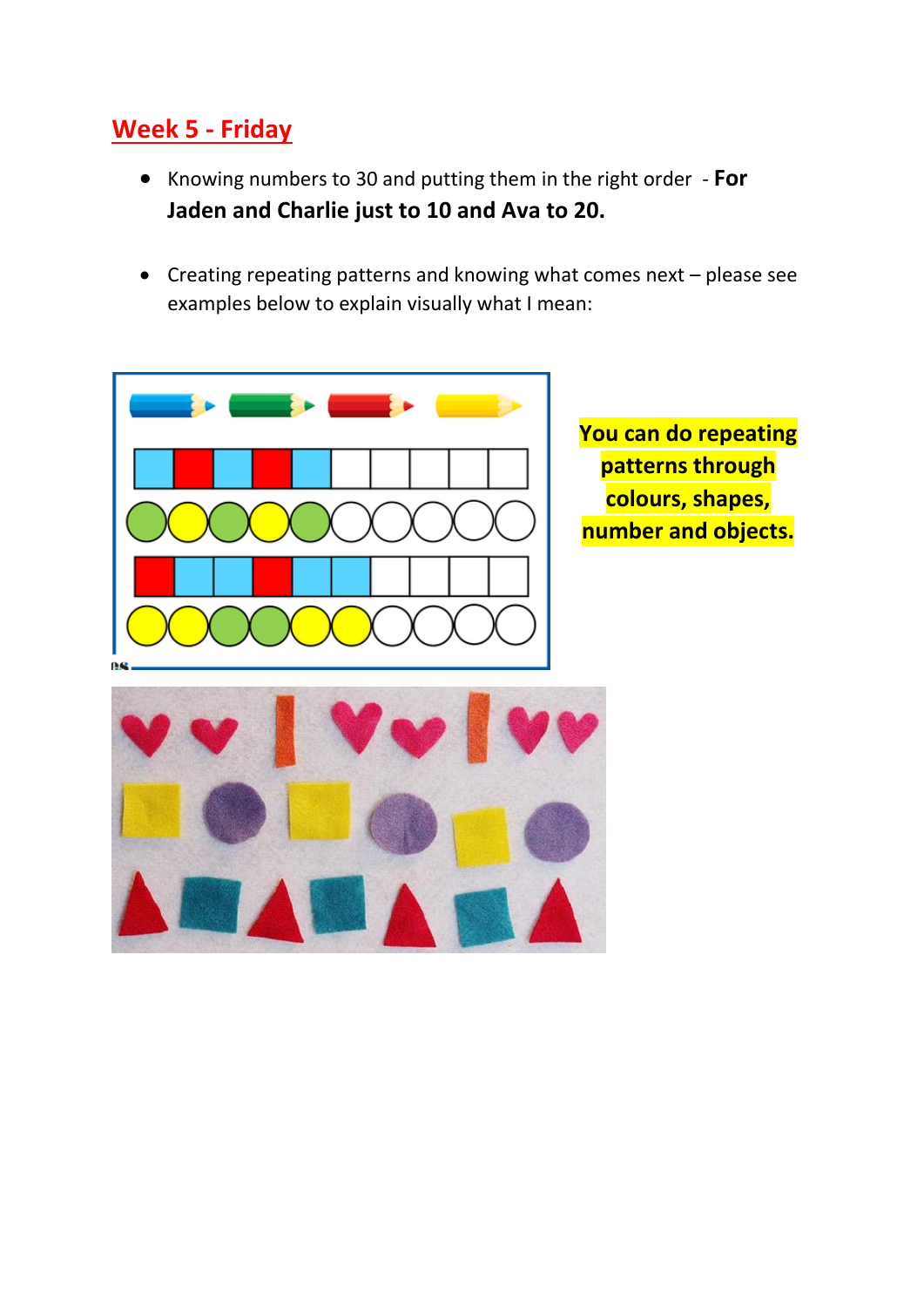# **Symbols to help you in activities**

#### **You might need to help Jaden, Charlie and Ava find objects around the house that fit with the activity they are doing.**